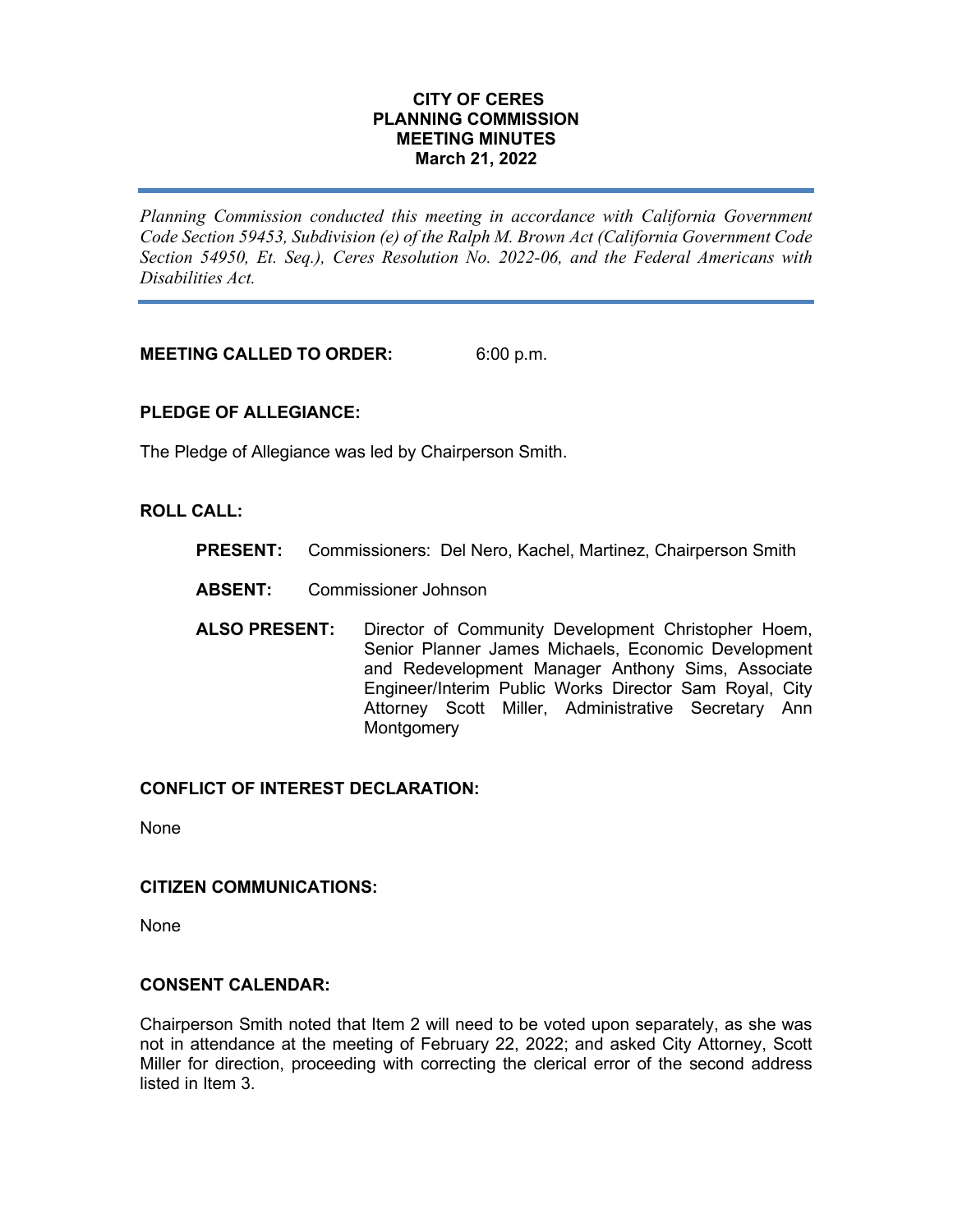Mr. Miller advised that the Commission move to accept the Consent Calendar noting that correction.

- 1. Clerk's Report of Posting. The Agenda for the regular meeting of the Planning Commission of March 21, 2022 was posted on March 17, 2022.
- 2. Approval of Minutes
	- a. February 22, 2022 (Smith absent)
- 3. Lot Line Adjustment (LLA) 22-02; Resolution No. PC 22-03; Approving a Lot Line Adjustment for NGB Construction, Inc. to consolidate two properties located at 4435 Admiral Court (APN: 041-065-053) and 4435 Admiral Court (APN: 041-065-054) into one parcel.
- 4. General Correspondence Information only
	- a. Annual Progress Report on the Implementation of the City's Housing Element
	- b. Ceres Downtown Revitalization Area (CDRAB) FY2021-22 Quarterly Report 2<sup>nd</sup> Quarter (Sims)

ACTION: It was moved by Commissioner Kachel; seconded by Commissioner Martinez to approve Items 1, 3 and 4 on the Consent Calendar, with the correction to Item 3, of the second address from 4435 Admiral Court to 4436 Admiral Court. Motion passed by the following vote:

| AYES:   | Commissioners Del Nero, Kachel, Martinez, Chairperson Smith |
|---------|-------------------------------------------------------------|
| NOES:   | None.                                                       |
| ABSENT: | Commissioner Johnson                                        |

ACTION: It was moved by Commissioner Del Nero; seconded by Commissioner Kachel to approve Item 2 on the Consent Calendar. Motion passed by the following vote:

| AYES:    | Commissioners Del Nero, Kachel, Martinez |
|----------|------------------------------------------|
| NOES:    | <b>None</b>                              |
| ABSENT:  | Commissioner Johnson                     |
| ABSTAIN: | <b>Chairperson Smith</b>                 |

# **CONSIDERATION OF ITEMS REMOVED FROM THE CONSENT CALENDAR**

None

# **PUBLIC HEARINGS:**

5. Vesting Tentative Subdivision Map (VTSM) 21-13; Proposal for a Vesting Tentative Subdivision Map entitlement to subdivide 8.4 acres into 46 residential lots for the property located 650 feet south of the Moore Road/Whitmore Avenue intersection, just east of Moore Rode. AMA Partners, LLC., applicant.

Senior Planner, James Michaels presented the staff report. Mr. Michaels stated that each Commissioner and staff member at the dais received a handout, listing the proposed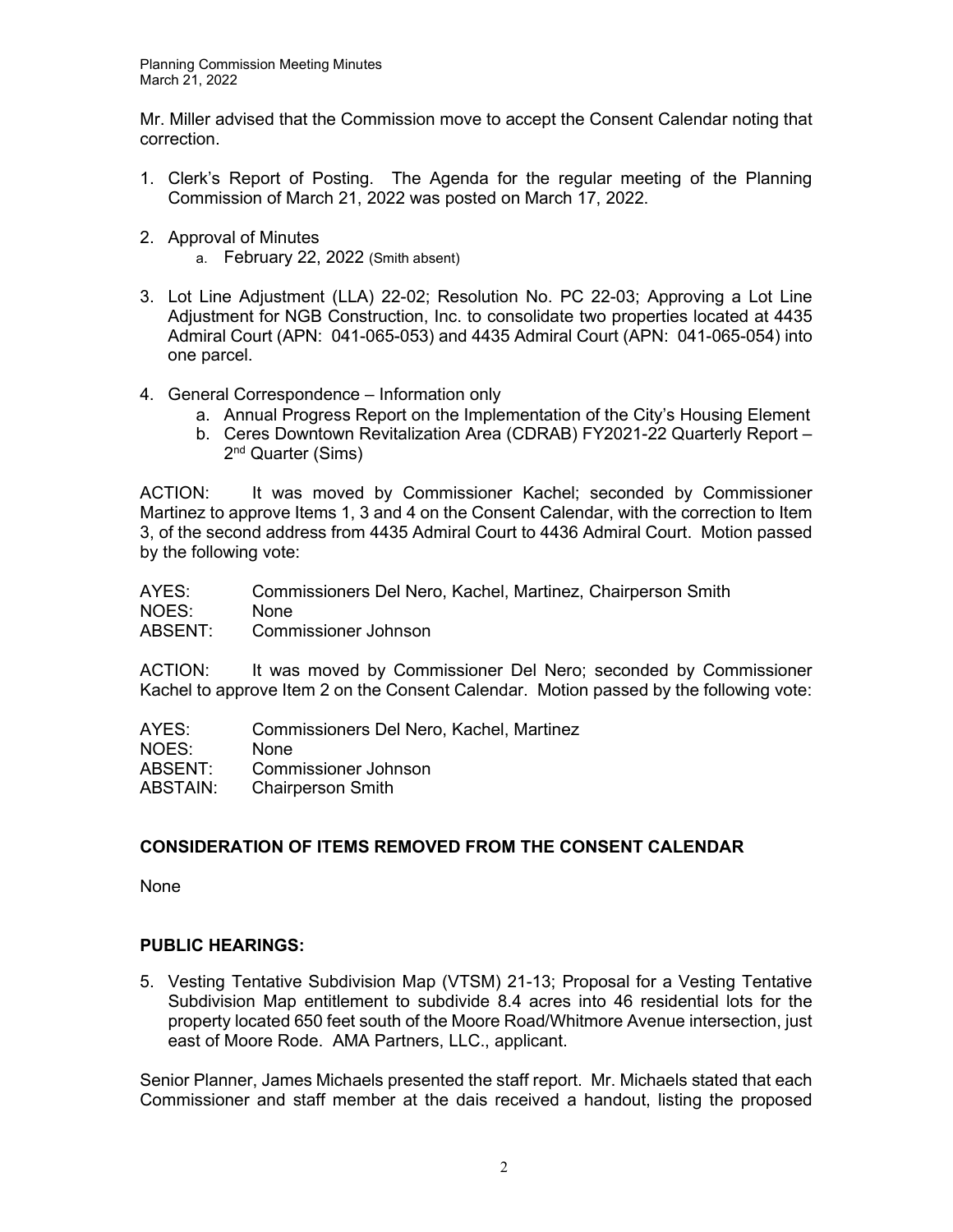Planning Commission Meeting Minutes March 21, 2022

amendments to the Conditions of Approval in Resolution 22-04. He explained that after the staff report was sent to the applicant, the applicant contacted staff to discuss six Conditions of Approval that they wish to modify, noting these were engineering related conditions. Mr. Michaels reported that after reviewing the requests, staff is in agreement with the proposed modifications. If the Commission is looking to approve this item this evening, staff will be renumbering the Conditions of Approval accordingly.

Chairperson Smith asked Mr. Michaels to briefly explain each of the six proposed amendments, so that the Commission could better understand what they represent.

Mr. Michaels provided the following explanations:

- This has to do with the timing of when a developer is looking at when they want to acquire or obtain a certain right-of-way; if they're not able to obtain that, then they shall enter into an agreement with the City, giving them additional time to complete the improvements.
- Applicant requested Item 14, regarding the City having the right to review and reassess construction plans if construction doesn't happen soon after recording of the final map, be eliminated.
- Basically, there were some discrepancies in the numbers, so staff corrected those accordingly, so that the appropriate amount of feet of dedication and improvements were listed.
- Essentially, this was to clarify that the storm drain lines would be constructed to City standards.
- This had to do with clarifying the curb and gutter being permitted in certain places and not in others.
- Insertion of verbiage regarding slope easements.

#### **The Public Hearing was opened at 6:18 p.m.**

#### **There being no Public Comments, the Public Hearing was closed at 6:18 p.m.**

ACTION: It was moved by Commissioner Martinez; seconded by Commissioner Kachel to approve the Vesting Tentative Subdivision Map, PC Resolution 22-04, with revisions as provided by staff. Motion passed by the following vote:

AYES: Commissioners Del Nero, Kachel, Martinez, Chairperson Smith NOES: None ABSENT: Commissioner Johnson

6. Mitchell Road Corridor Specific Plan Text Amendment (ZOTA) 22-04; Proposal to consider a Zoning Ordinance Text Amendment to the Mitchell Road Corridor Specific Plan (MRCSP) that would give the City Planning Commission the authority to adopt main building heights exceeding the current Specific Plan limit of 35 feet on properties zoned "RC, Regional Commercial." City of Ceres, applicant.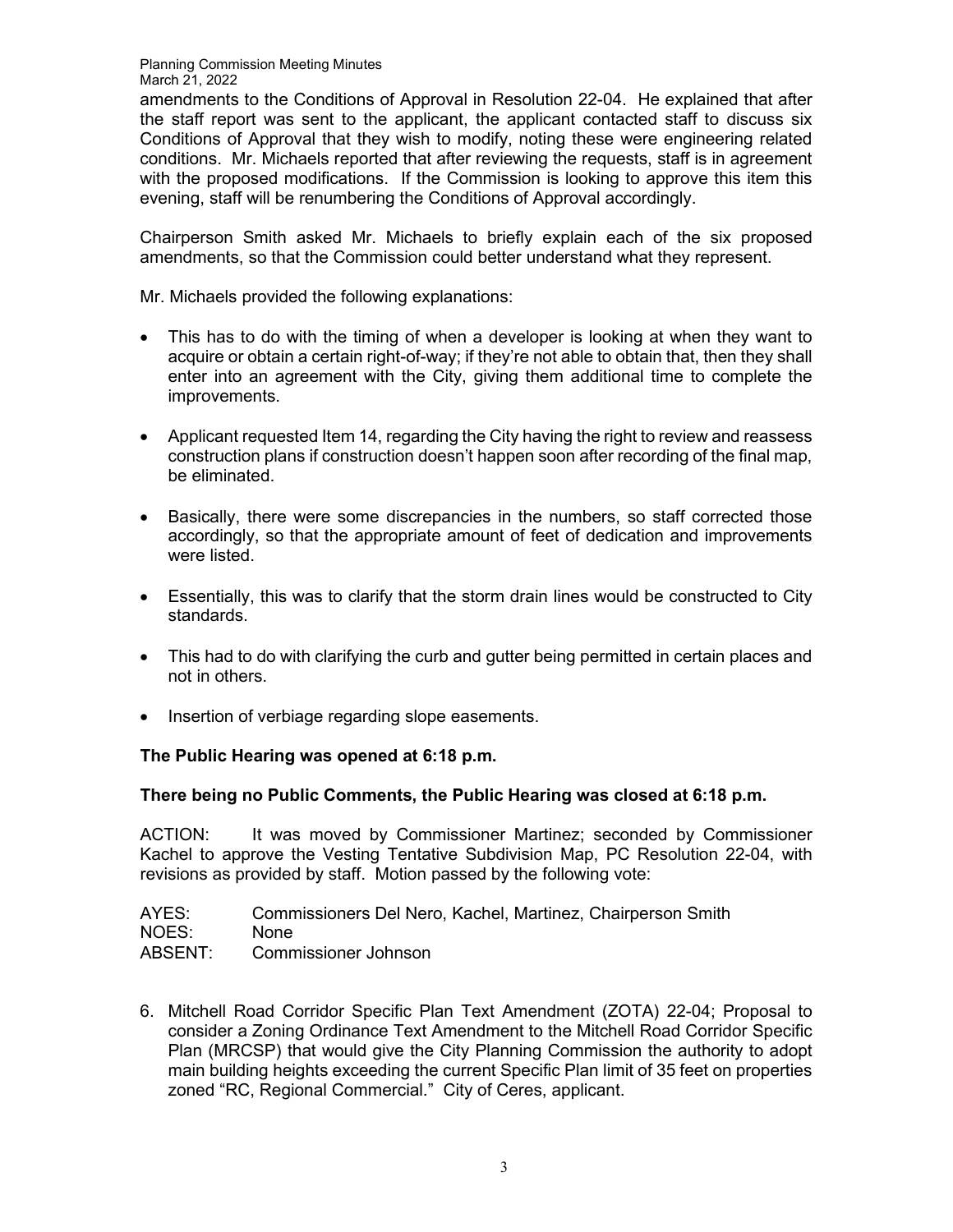Senior Planner, James Michaels presented the staff report.

Brief Commission discussion ensued.

## **The Public Hearing was opened at 6:25 p.m.**

## **There being no Public Comments, the Public Hearing was closed at 6:25 p.m.**

ACTION: It was moved by Commissioner Kachel; seconded by Commissioner Martinez to accept that this project is consistent with CEQA Guidelines Section 15061 (b-3) and recommend the City Council approve the Zoning Ordinance Text Amendment (ZOTA 22-04) per the findings and proposed revisions to the Mitchell Road Corridor Specific Plan listed in PC Resolution 22-05. Motion passed by the following vote:

AYES: Commissioners Del Nero, Kachel, Martinez, Chairperson Smith NOES: None ABSENT: Commissioner Johnson

## **NEW BUSINESS:**

None

## **PUBLIC MEETING(S):**

None

### **UNFINISHED BUSINESS:**

None

# **MATTERS INITIATED BY PLANNING COMMISSION AND STAFF**

None

### **REPORTS:**

- Commissioner Del Nero announced that he recently celebrated his  $40<sup>th</sup>$  wedding anniversary!
- Chairperson Smith welcomed Redevelopment and Economic Development Manager, Anthony Sims this evening, as she was not in attendance at our last meeting. She's glad to have him on board and looks forward to seeing what he can accomplish for us.